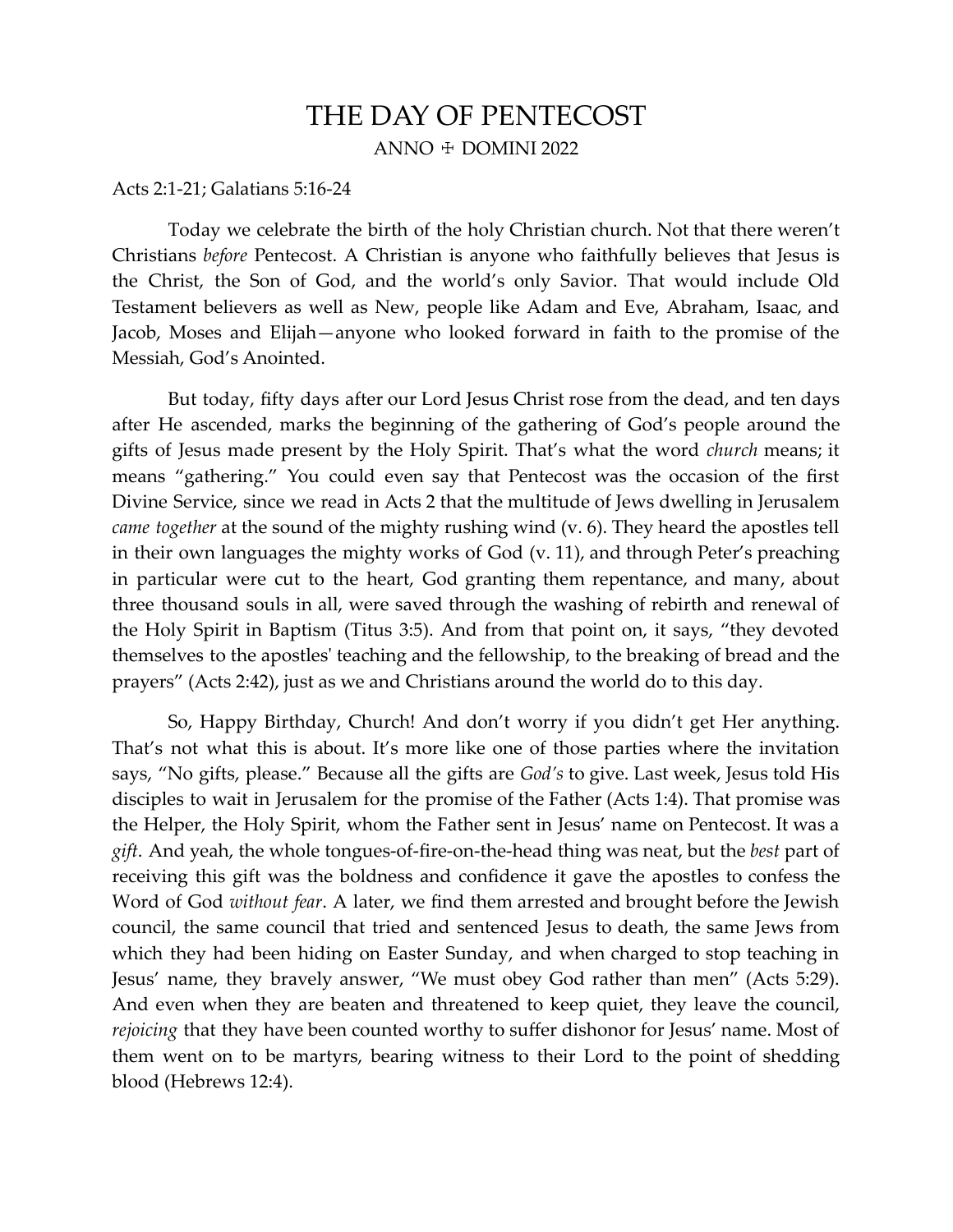And thanks be to God, for without the apostles' preaching there would *be* no church. For, we read in Paul's letter to the Romans (10:13-15), "'everyone who calls on the name of the Lord will be saved.' How then will they call on Him in whom they have not believed? And how are they to believe in Him of whom they have never heard? And how are they to hear without someone preaching? And how are they to preach unless they are sent? As it is written, 'How beautiful are the feet of those who preach the good news!'" We believe, not by our own reason or strength, but by the power of the Holy Spirit working through the Word. Someone was sent to preach the good news to us. By grace, we heard that good news and believed. Believing, we call on the name of Jesus Christ to save us. "For the promise is for you," Peter preached to the crowds on Pentecost, "and for your children, *everyone* whom the Lord our God calls to Himself" (Acts 2:39).

But just like the apostles, once you receive this gift, that doesn't mean your troubles are over. If anything, it *stirs up* conflict. Paul talks about this in Romans 7, saying, "I find it to be a law that when I want to do right, evil lies close at hand. For I delight in the law of God, in my inner being, but I see in my members another law waging war against the law of my mind and making me captive to the law of sin that dwells in my members" (Romans 7:21-23). There's a battle now, a tug of war, between your old sinful nature and the new man, the new creation, that you have become in Christ. "For the desires of the flesh are against the Spirit, and the desires of the Spirit are against the flesh," Paul writes in Galatians 5, "for these are opposed to each other, to keep you from doing the things you want to do" (5:17). You, like the rest of mankind, were conceived and born sinful, and you would be lost forever, unless delivered from sin, death, and everlasting condemnation. And so, God has started a *war* in you. He has given you His Holy Spirit, in order to wake you up, to show you the danger, and to help you fight against the powers of darkness.

Continuing in Galatians, Paul says, "But I say, walk by the Spirit, and you will not satisfy the desires of the flesh" (5:16). And what he means is, "By the Spirit battle against the flesh and follow the Word and will of God." Are we forgiven? Yes. Has Christ delivered up for our treapsses and raised for our justification? This is most certainly true. But we are still corrupted by evil desire. We still sin every day with our thoughts, words, and actions. And sin is dangerous. It's lethal. It's *not on your side*. So, Paul tells us to *fight*. "Don't give in," he says. "Don't surrender to temptation, but take up arms and walk by the Spirit you've been given."

And let's just get straight here that this is not a sign of weakness. There are some who teach that if you struggle with sin then you are not a "good" Christian. In fact, you may not even be a Christian at all. But it's just the opposite. If you *don't* struggle with sin, then there's a good chance you're not aware of it. And if you're not aware of it, then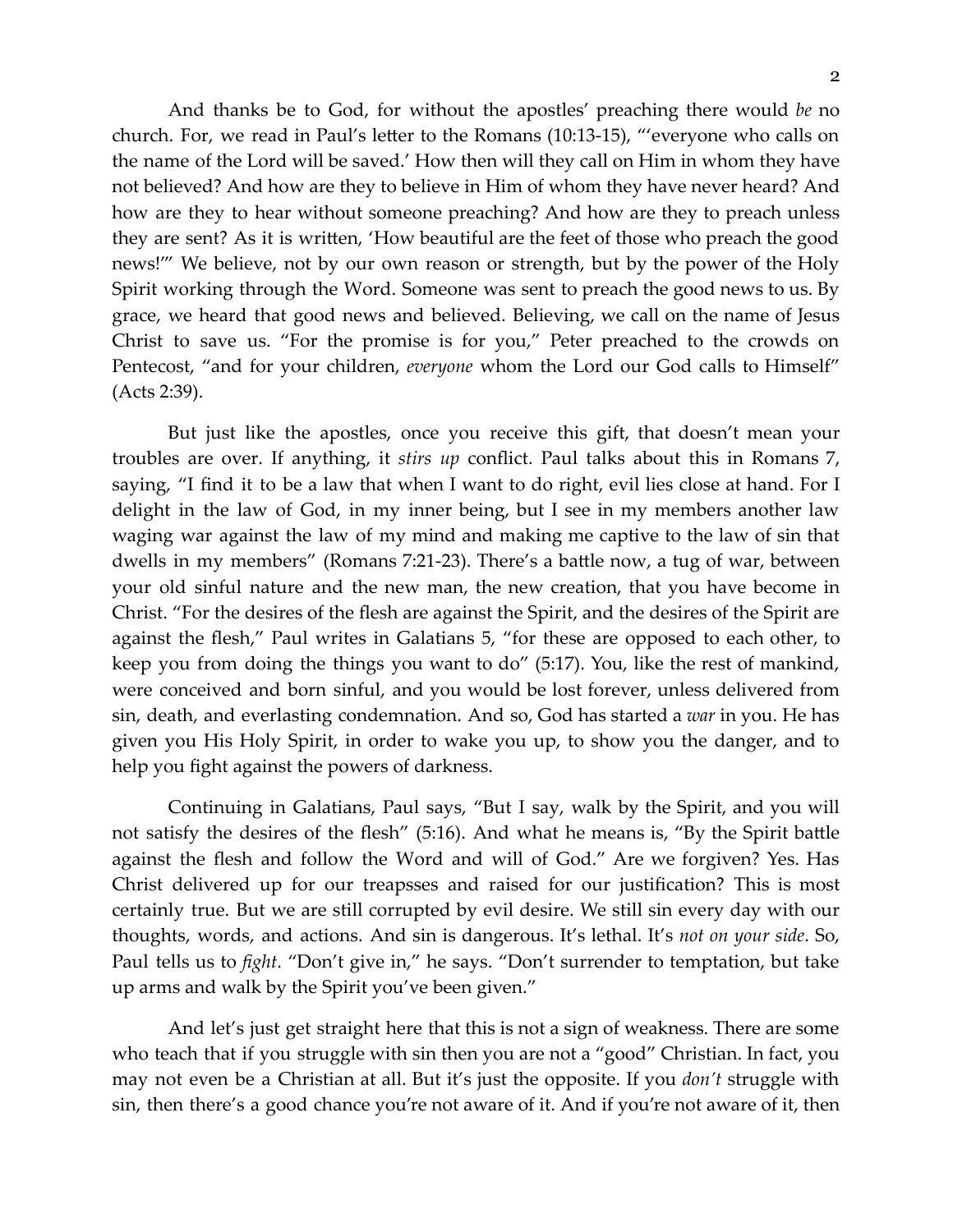you probably haven't received the Spirit of truth (John 16:13). For such a thing is spiritually discerned. You cannot reason your way even into repentance. But the fact that you're *fighting*, that you're *aware* of your sin and want to do better, means that you're on the right track, that you know your enemy, and that all is not lost for you. It is a sure sign that the Helper is *with* you, teaching you to *recognize* your sinful desires, that you might not give in to them or gratify them.

Speaking of which, Paul goes on, "Now the works of the flesh are evident: sexual immorality, impurity, sensuality, idolatry, sorcery, enmity, strife, jealousy, fits of anger, rivalries, dissensions, divisions, envy, drunkenness, orgies, and things like these. I warn you, as I warned you before, that those who do such things will not inherit the kingdom of God" (Galatians 5:19-21). Persistence is the worst sin of all. You see, Paul's not talking about those who stumble on occasion, losing a skirmish with sin here and there. He's talking about those who *refuse* to fight, who make a *practice* of sinning, letting it rule over them. Such a person will not inherit the kingdom of God, because such a person has *rejected Christ*, taking the cross for granted. He has blasphemed the Holy Spirit, calling His truth a lie. His heart clings to something else, some other god, which cannot save him. So David prays in Psalm 19 (v. 13a), "Keep Your servant…from willful sins; may they not rule over me."

The desires of the Spirit are wholly different. You may even know them by heart: "love, joy, peace, patience, kindness, goodness, faithfulness, self-control; against such things there is no law" (Galatians 5:22-23). There is no law, because these are *holy* desires, *opposed* to the desires of the flesh: love versus enmity; peace versus dissensions; gentleness versus fits of anger. As Christians, *this* is what we want to be doing, not sinning that grace may abound, but following the Holy Spirit, even if it means tribulation for us in the world. Love is not love, but the fulfilling of the Law. Goodness is not always what the world calls "good."

And yet, it is not this outward righteousness that makes us acceptable in God's sight. It is the righteousness of *faith*, which clings to Christ alone, who is our righteousness. The Law shows our sin; Jesus is our Savior. "And those who belong to Jesus Christ have crucified the flesh with its passions and desires" (Galatians 5:24). They have *died* to sin, because they trust in Jesus' death for them.

Which is why Paul refers to these holy desires not as "works" of the Spirit but as *fruit.* Evil works originate in ourselves alone, as Christ says in Mark 7 (vv. 21-23): "What comes *out* of a person is what defiles him. For from *within*, out of the *heart* of man, come evil thoughts, sexual immorality, theft, murder, adultery," and many of the same things Paul mentions in Galatians. But *good* works require something more, something from *outside* of ourselves. For, "without faith it is impossible to please God" (Hebrews 11:6).